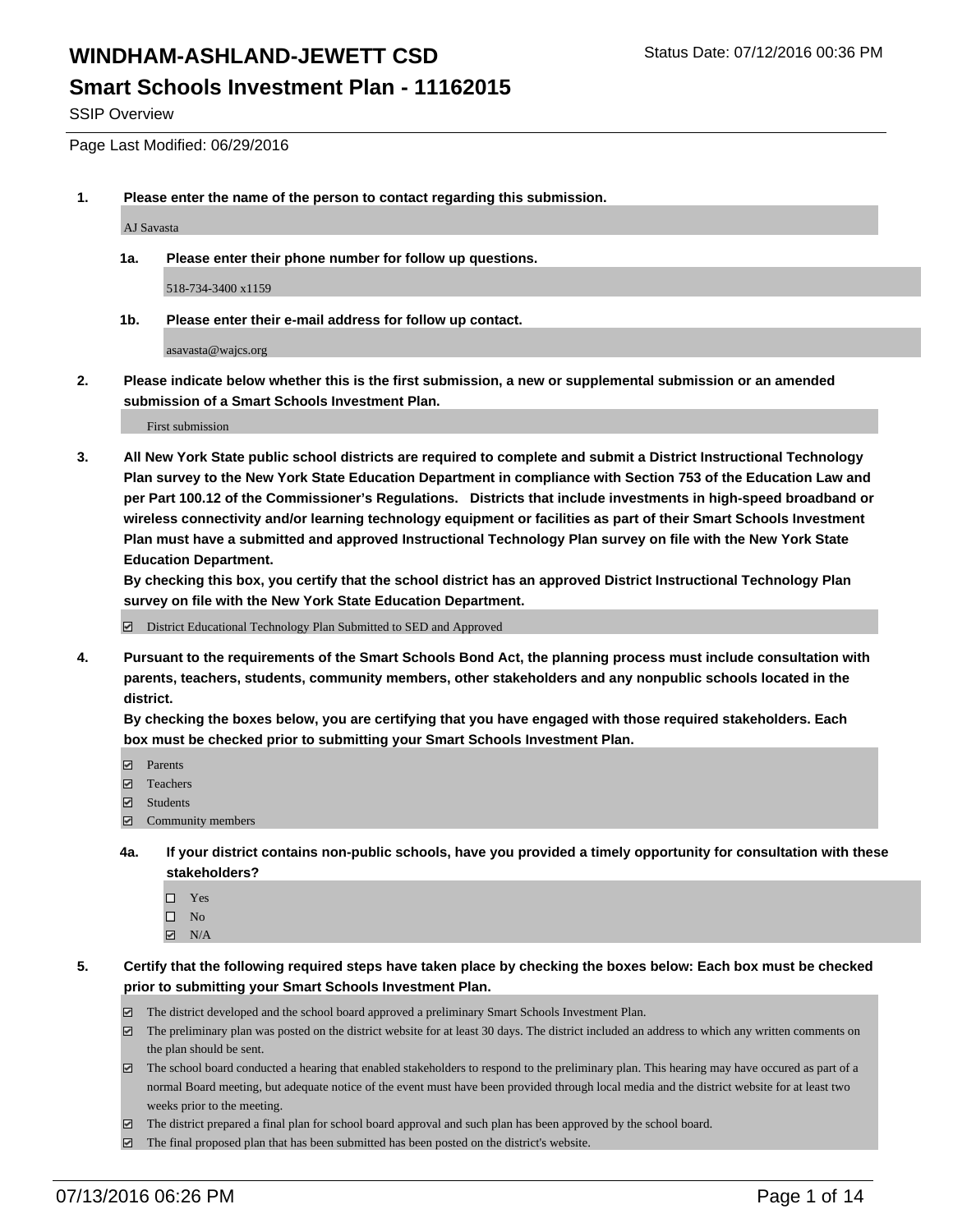### **Smart Schools Investment Plan - 11162015**

SSIP Overview

Page Last Modified: 06/29/2016

**5a. Please upload the proposed Smart Schools Investment Plan (SSIP) that was posted on the district's website. Note that this should be different than your recently submitted Educational Technology Survey. The Final SSIP, as approved by the School Board, should also be posted on the website and remain there during the course of the projects contained therein.**

Tech\_Plan\_Final.pdf

**6. Please enter an estimate of the total number of students and staff that will benefit from this Smart Schools Investment Plan based on the cumulative projects submitted to date.**

375

**7. An LEA/School District may partner with one or more other LEA/School Districts to form a consortium to pool Smart Schools Bond Act funds for a project that meets all other Smart School Bond Act requirements. Each school district participating in the consortium will need to file an approved Smart Schools Investment Plan for the project and submit a signed Memorandum of Understanding that sets forth the details of the consortium including the roles of each respective district.**

 $\Box$  The district plans to participate in a consortium to partner with other school district(s) to implement a Smart Schools project.

#### **8. Please enter the name and 6-digit SED Code for each LEA/School District participating in the Consortium.**

| <b>Partner LEA/District</b> | ISED BEDS Code |
|-----------------------------|----------------|
| (No Response)               | (No Response)  |

**9. Please upload a signed Memorandum of Understanding with all of the participating Consortium partners.**

(No Response)

**10. Your district's Smart Schools Bond Act Allocation is:**

\$147,823

**11. Enter the budget sub-allocations by category that you are submitting for approval at this time. If you are not budgeting SSBA funds for a category, please enter 0 (zero.) If the value entered is \$0, you will not be required to complete that survey question.**

|                                       | Sub-<br>Allocations |
|---------------------------------------|---------------------|
| School Connectivity                   | 78,403              |
| Connectivity Projects for Communities | $\Omega$            |
| <b>Classroom Technology</b>           | 69,420              |
| Pre-Kindergarten Classrooms           | $\Omega$            |
| Replace Transportable Classrooms      | 0                   |
| High-Tech Security Features           | $\Omega$            |
| Totals:                               | 147,823.00          |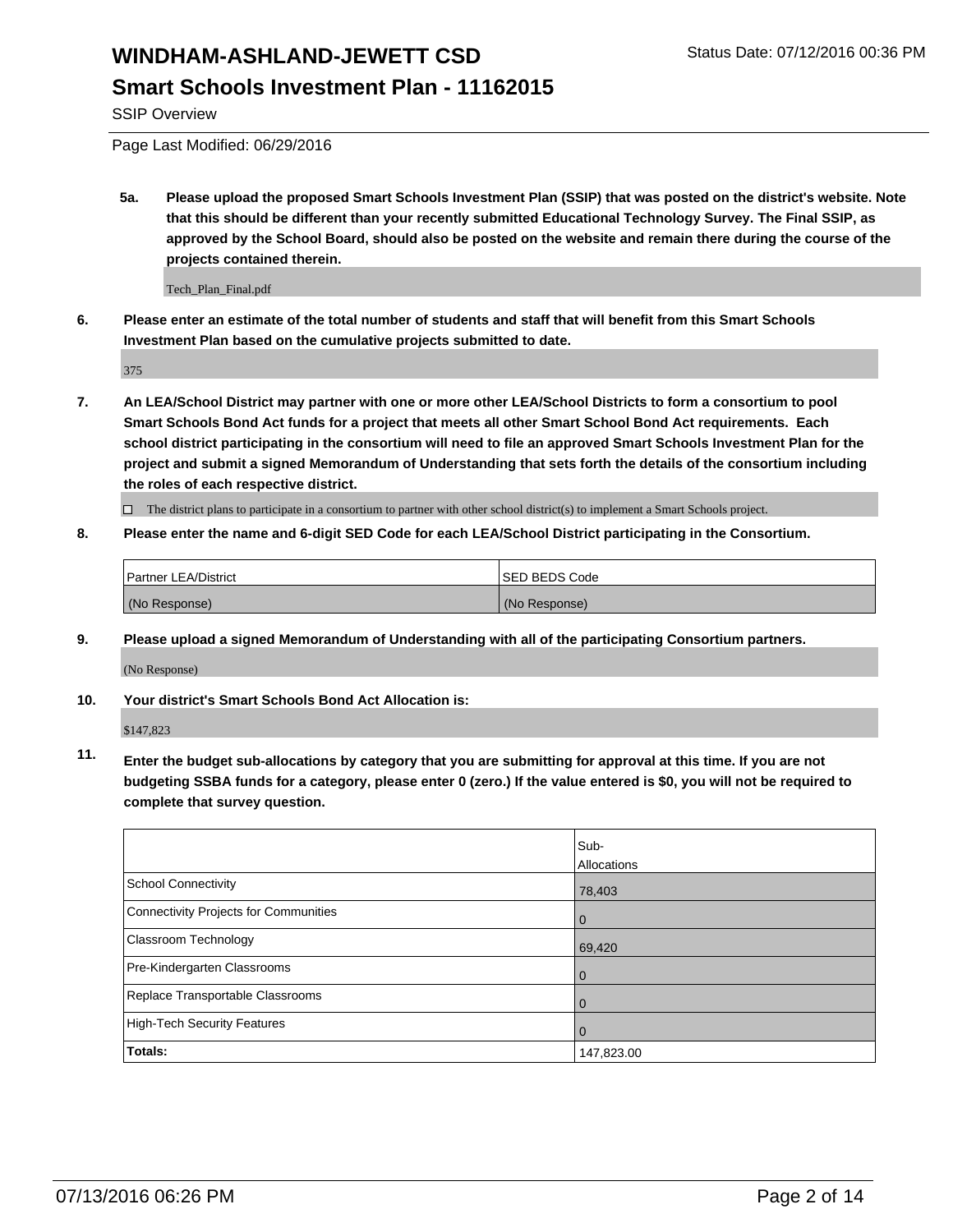### **Smart Schools Investment Plan - 11162015**

School Connectivity

Page Last Modified: 06/29/2016

- **1. In order for students and faculty to receive the maximum benefit from the technology made available under the Smart Schools Bond Act, their school buildings must possess sufficient connectivity infrastructure to ensure that devices can be used during the school day. Smart Schools Investment Plans must demonstrate that:**
	- **sufficient infrastructure that meets the Federal Communications Commission's 100 Mbps per 1,000 students standard currently exists in the buildings where new devices will be deployed, or**
	- **is a planned use of a portion of Smart Schools Bond Act funds, or**
	- **is under development through another funding source.**

**Smart Schools Bond Act funds used for technology infrastructure or classroom technology investments must increase the number of school buildings that meet or exceed the minimum speed standard of 100 Mbps per 1,000 students and staff within 12 months. This standard may be met on either a contracted 24/7 firm service or a "burstable" capability. If the standard is met under the burstable criteria, it must be:**

**1. Specifically codified in a service contract with a provider, and**

**2. Guaranteed to be available to all students and devices as needed, particularly during periods of high demand, such as computer-based testing (CBT) periods.**

**Please describe how your district already meets or is planning to meet this standard within 12 months of plan submission.**

During the summer of 2016, we plan to meet the standard by replacing outdated network switches, firewall, and wireless access points.

- **1a. If a district believes that it will be impossible to meet this standard within 12 months, it may apply for a waiver of this requirement, as described on the Smart Schools website. The waiver must be filed and approved by SED prior to submitting this survey.**
	- $\Box$  By checking this box, you are certifying that the school district has an approved waiver of this requirement on file with the New York State Education Department.
- **2. Connectivity Speed Calculator (Required)**

|                         | Number of<br>Students | Multiply by<br>100 Kbps | Divide by 1000 Current Speed<br>to Convert to<br>Required<br>Speed in Mb | lin Mb | <b>Expected</b><br>Speed to be<br>Attained Within   Required<br>12 Months | Expected Date<br><b>When</b><br>Speed Will be<br>l Met |
|-------------------------|-----------------------|-------------------------|--------------------------------------------------------------------------|--------|---------------------------------------------------------------------------|--------------------------------------------------------|
| <b>Calculated Speed</b> | 310                   | 31.000                  | 31                                                                       | 50     | 100                                                                       | current                                                |

#### **3. Describe how you intend to use Smart Schools Bond Act funds for high-speed broadband and/or wireless connectivity projects in school buildings.**

In an effort to support the growing number of mobile devices that we will be purchasing, we plan to upgrade our network infrastructure to ensure that the resources are efficient and meet the needs of students and teachers. The upgrade will include: replacement of all network switches, firewall, and the installation of additional wireless access points.

**4. Describe the linkage between the district's District Instructional Technology Plan and the proposed projects. (There should be a link between your response to this question and your response to Question 1 in Part E. Curriculum and Instruction "What are the district's plans to use digital connectivity and technology to improve teaching and learning?)**

*The proposed upgrade project will enable us to support the use of the additional devices that we will be purchasing including: iPads and surface tablets. Investing in the infrastructure will improve the ease of access for the end of user. This improved digital landscape will allow us to fulfill our goal of implementing the ISTE standards in every WAJ classroom. In addition, the upgrade will allow teachers to fully focus on their curriculum and will reduce the number of connectivity and tech related troubleshooting issues.*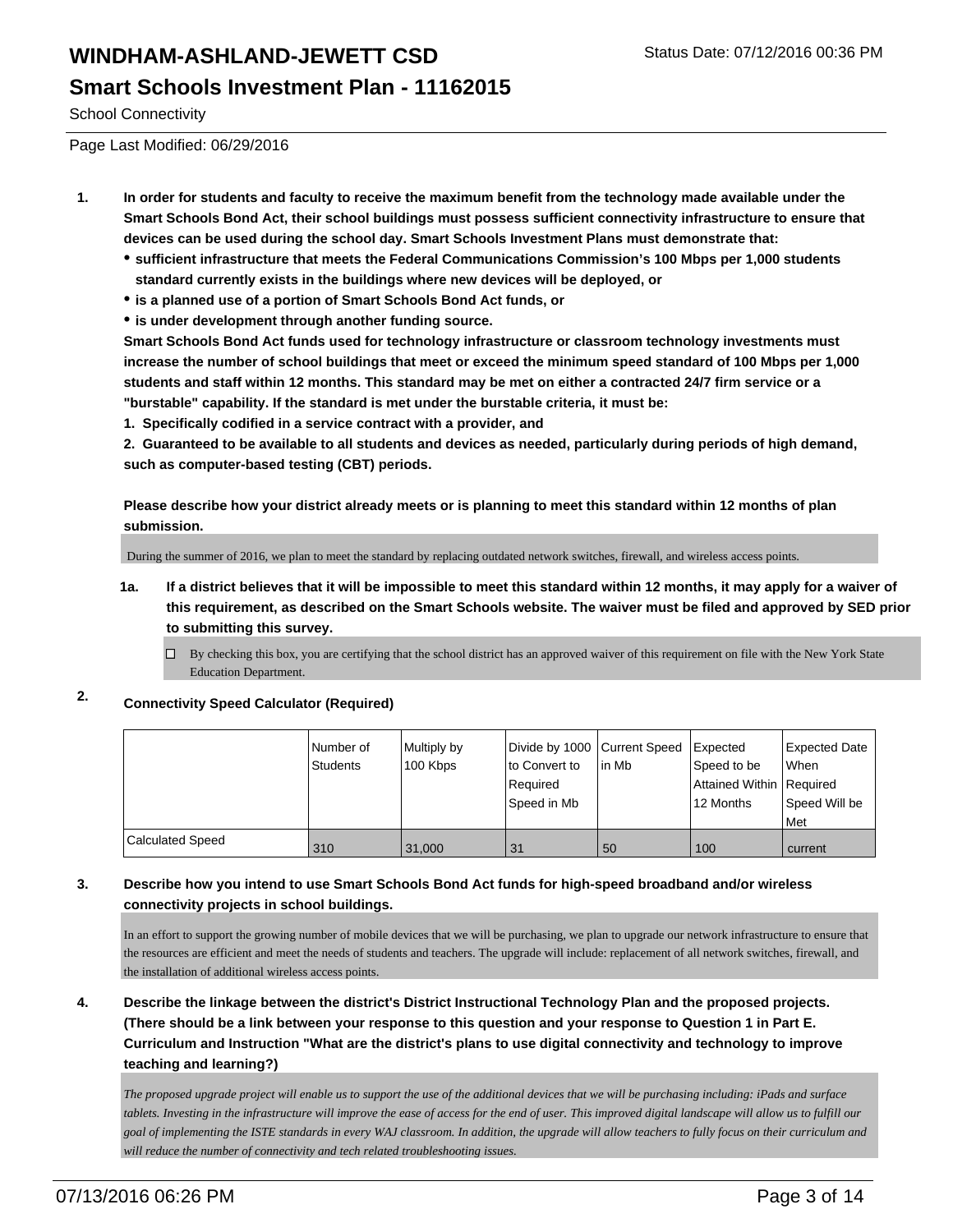### **Smart Schools Investment Plan - 11162015**

School Connectivity

Page Last Modified: 06/29/2016

**5. If the district wishes to have students and staff access the Internet from wireless devices within the school building, or in close proximity to it, it must first ensure that it has a robust Wi-Fi network in place that has sufficient bandwidth to meet user demand.**

**Please describe how you have quantified this demand and how you plan to meet this demand.**

We have quantified this demand through a site survey that determined the number of wireless access points necessary to support the number of mobile devices used by our students and teachers. This includes at least one wireless access point in every classroom and other public areas such as the library, offices, cafetorium, and gymnasium.

**6. As indicated on Page 5 of the guidance, the Office of Facilities Planning will have to conduct a preliminary review of all capital projects, including connectivity projects.**

| <b>Project Number</b> |  |
|-----------------------|--|
|                       |  |
| 19-14-01-04-0-001-BA1 |  |

**7. Certain high-tech security and connectivity infrastructure projects may be eligible for an expedited review process as determined by the Office of Facilities Planning.**

**Was your project deemed eligible for streamlined review?**

Yes

**7a. Districts that choose the Streamlined Review Process will be required to certify that they have reviewed all installations with their licensed architect or engineer of record and provide that person's name and license number. The licensed professional must review the products and proposed method of installation prior to implementation and review the work during and after completion in order to affirm that the work was codecompliant, if requested.**

 $\Box$  I certify that I have reviewed all installations with a licensed architect or engineer of record.

**8. Include the name and license number of the architect or engineer of record.**

| <i>N</i> ame         | License Number |
|----------------------|----------------|
| <b>BCK-IBI Group</b> | 33513          |

**9. If you are submitting an allocation for School Connectivity complete this table. Note that the calculated Total at the bottom of the table must equal the Total allocation for this category that you entered in the SSIP Overview overall budget.**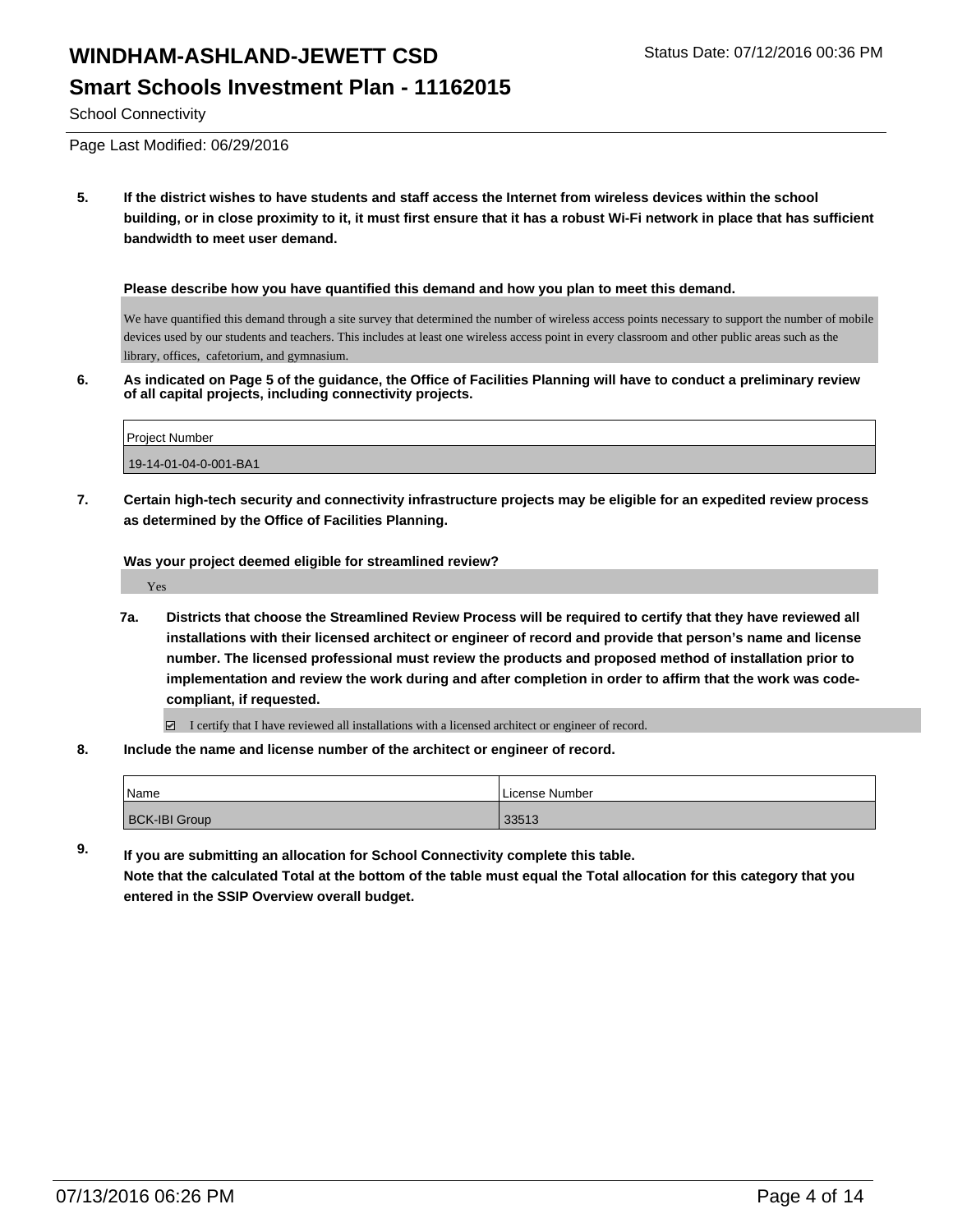## **Smart Schools Investment Plan - 11162015**

School Connectivity

Page Last Modified: 06/29/2016

|                                            | Sub-              |
|--------------------------------------------|-------------------|
|                                            | <b>Allocation</b> |
| Network/Access Costs                       | 71,058            |
| <b>Outside Plant Costs</b>                 | (No Response)     |
| School Internal Connections and Components | 7,345             |
| <b>Professional Services</b>               | (No Response)     |
| Testing                                    | (No Response)     |
| <b>Other Upfront Costs</b>                 | (No Response)     |
| <b>Other Costs</b>                         | (No Response)     |
| Totals:                                    | 78,403.00         |

| Select the allowable expenditure<br>type.<br>Repeat to add another item under<br>each type. | Item to be purchased          | Quantity | Cost per Item | <b>Total Cost</b> |
|---------------------------------------------------------------------------------------------|-------------------------------|----------|---------------|-------------------|
| Network/Access Costs                                                                        | Firewall                      |          | 12,352        | 12,352            |
| Network/Access Costs                                                                        | 24 Port Core Switch           |          | 13,277        | 13,277            |
| Network/Access Costs                                                                        | 48 Port POE Switch            |          | 3,667         | 25,669            |
| <b>Network/Access Costs</b>                                                                 | 24 Port POE Switch            | 2        | 1,776         | 3,552             |
| Network/Access Costs                                                                        | 48 Port Switch                | 4        | 2,332         | 9,328             |
| Network/Access Costs                                                                        | <b>Wireless Access Points</b> | 43       | 160           | 6,880             |
| Connections/Components                                                                      | Misc Connectors/Wiring        |          | 238           | 238               |
| <b>Connections/Components</b>                                                               | <b>Fiber Optic Modules</b>    | 23       | 309           | 7,107             |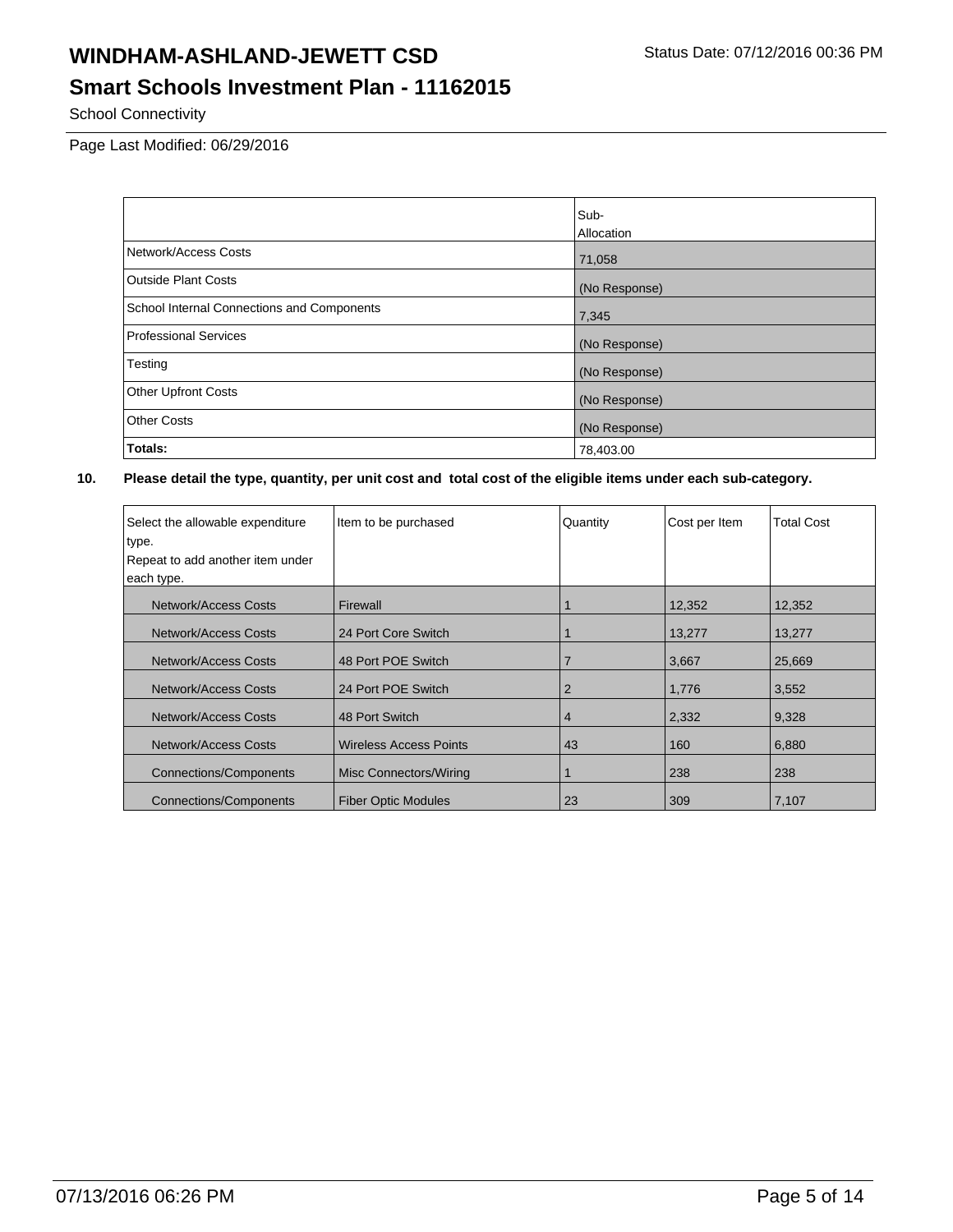### **Smart Schools Investment Plan - 11162015**

Community Connectivity (Broadband and Wireless)

Page Last Modified: 06/29/2016

**1. Describe how you intend to use Smart Schools Bond Act funds for high-speed broadband and/or wireless connectivity projects in the community.**

(No Response)

- **2. Please describe how the proposed project(s) will promote student achievement and increase student and/or staff access to the Internet in a manner that enhances student learning and/or instruction outside of the school day and/or school building.**
- **3. Community connectivity projects must comply with all the necessary local building codes and regulations (building and related permits are not required prior to plan submission).**

 $\Box$  I certify that we will comply with all the necessary local building codes and regulations.

**4. Please describe the physical location of the proposed investment.**

(No Response)

**5. Please provide the initial list of partners participating in the Community Connectivity Broadband Project, along with their Federal Tax Identification (Employer Identification) number.**

| <b>Project Partners</b> | Federal ID#   |
|-------------------------|---------------|
| (No Response)           | (No Response) |

**6. If you are submitting an allocation for Community Connectivity, complete this table. Note that the calculated Total at the bottom of the table must equal the Total allocation for this category that you entered in the SSIP Overview overall budget.**

|                                    | Sub-Allocation |
|------------------------------------|----------------|
| Network/Access Costs               | l 0            |
| <b>Outside Plant Costs</b>         | l 0            |
| <b>Tower Costs</b>                 | l 0            |
| <b>Customer Premises Equipment</b> | l 0            |
| <b>Professional Services</b>       | $\overline{0}$ |
| Testing                            | $\overline{0}$ |
| Other Upfront Costs                | $\overline{0}$ |
| <b>Other Costs</b>                 | $\overline{0}$ |
| Totals:                            |                |

| Select the allowable expenditure | litem to be purchased | Quantity      | Cost per Item | <b>Total Cost</b> |
|----------------------------------|-----------------------|---------------|---------------|-------------------|
| type.                            |                       |               |               |                   |
| Repeat to add another item under |                       |               |               |                   |
| each type.                       |                       |               |               |                   |
| (No Response)                    | (No Response)         | (No Response) | (No Response) | (No Response)     |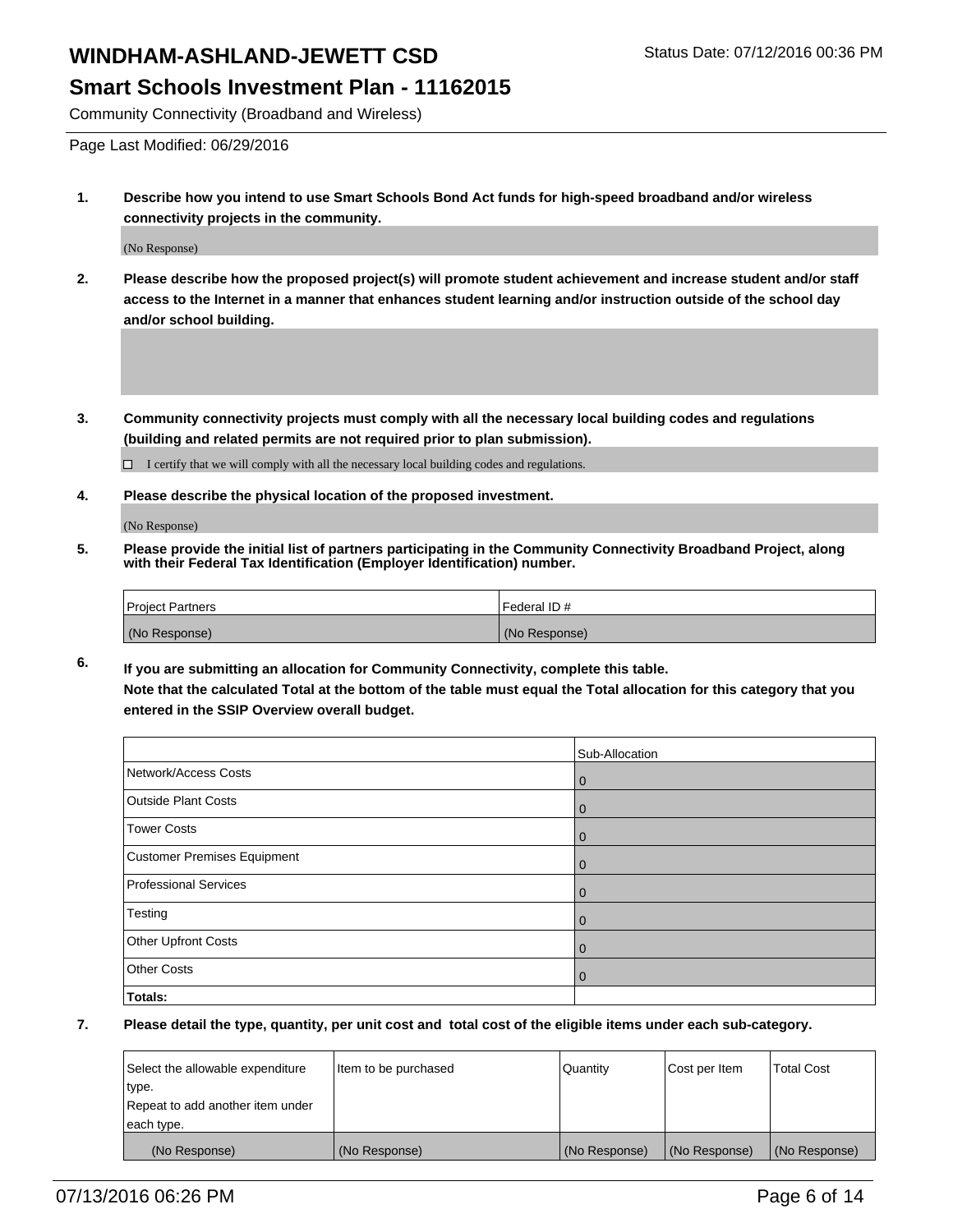#### **Smart Schools Investment Plan - 11162015**

Classroom Learning Technology

Page Last Modified: 06/29/2016

**1. In order for students and faculty to receive the maximum benefit from the technology made available under the Smart Schools Bond Act, their school buildings must possess sufficient connectivity infrastructure to ensure that devices can be used during the school day. Smart Schools Investment Plans must demonstrate that sufficient infrastructure that meets the Federal Communications Commission's 100 Mbps per 1,000 students standard currently exists in the buildings where new devices will be deployed, or is a planned use of a portion of Smart Schools Bond Act funds, or is under development through another funding source.**

**Smart Schools Bond Act funds used for technology infrastructure or classroom technology investments must increase the number of school buildings that meet or exceed the minimum speed standard of 100 Mbps per 1,000 students and staff within 12 months. This standard may be met on either a contracted 24/7 firm service or a "burstable" capability. If the standard is met under the burstable criteria, it must be:**

**1. Specifically codified in a service contract with a provider, and**

**2. Guaranteed to be available to all students and devices as needed, particularly during periods of high demand, such as computer-based testing (CBT) periods.**

**Please describe how your district already meets or is planning to meet this standard within 12 months of plan submission.**

During the summer of 2016, we plan to meet the standard by replacing outdated network switches, firewall, and wireless access points.

- **1a. If a district believes that it will be impossible to meet this standard within 12 months, it may apply for a waiver of this requirement, as described on the Smart Schools website. The waiver must be filed and approved by SED prior to submitting this survey.**
	- $\Box$  By checking this box, you are certifying that the school district has an approved waiver of this requirement on file with the New York State Education Department.

### **2. Connectivity Speed Calculator (Required)**

|                         | l Number of<br><b>Students</b> | Multiply by<br>100 Kbps | Divide by 1000 Current Speed<br>lto Convert to<br>Required<br>Speed in Mb | lin Mb | <b>I</b> Expected<br>Speed to be<br>Attained Within   Required<br>12 Months | Expected Date<br>l When<br>Speed Will be<br>l Met |
|-------------------------|--------------------------------|-------------------------|---------------------------------------------------------------------------|--------|-----------------------------------------------------------------------------|---------------------------------------------------|
| <b>Calculated Speed</b> | 310                            | 31,000                  | 31                                                                        | 50     | 100                                                                         | current                                           |

**3. If the district wishes to have students and staff access the Internet from wireless devices within the school building, or in close proximity to it, it must first ensure that it has a robust Wi-Fi network in place that has sufficient bandwidth to meet user demand.**

**Please describe how you have quantified this demand and how you plan to meet this demand.**

We have quantified this demand through a site survey that determined the number of wireless access points necessary to support the number of mobile devices used by our students and teachers. This includes at least one wireless access point in every classroom and other public areas such as the library, offices, cafetorium, and gymnasium.

**4. All New York State public school districts are required to complete and submit an Instructional Technology Plan survey to the New York State Education Department in compliance with Section 753 of the Education Law and per Part 100.12 of the Commissioner's Regulations.**

**Districts that include educational technology purchases as part of their Smart Schools Investment Plan must have a submitted and approved Instructional Technology Plan survey on file with the New York State Education Department.**

By checking this box, you are certifying that the school district has an approved Instructional Technology Plan survey on file with the New York State Education Department.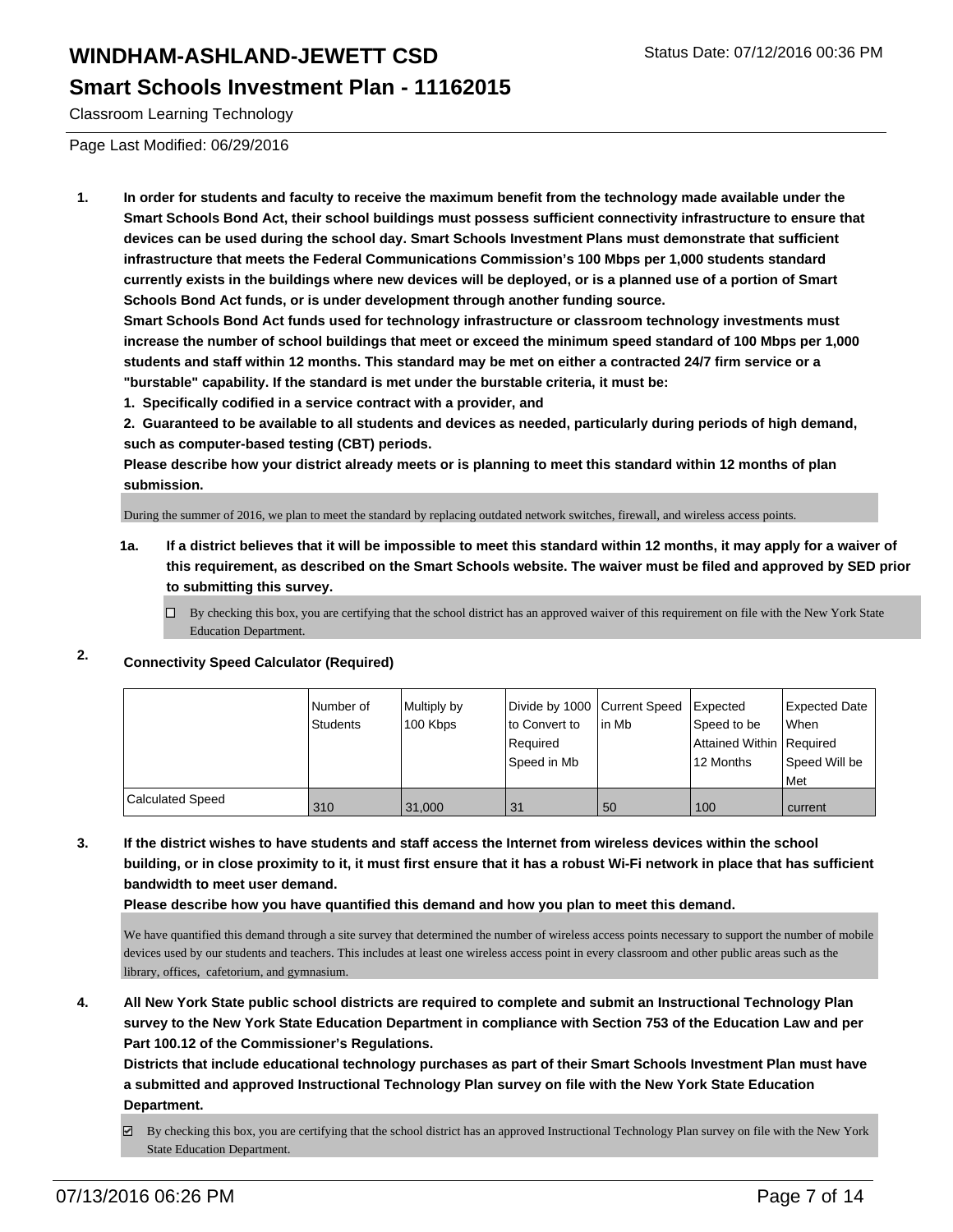#### **Smart Schools Investment Plan - 11162015**

Classroom Learning Technology

Page Last Modified: 06/29/2016

**5. Describe the devices you intend to purchase and their compatibility with existing or planned platforms or systems. Specifically address the adequacy of each facility's electrical, HVAC and other infrastructure necessary to install and support the operation of the planned technology.**

Our district believes that exposing students to many devices prior to graduation will prepare them for college and career and will support students in honing their tech skills that will be beneficial as they navigate the plethora of platforms that they will likely need to use in their post secondary career and educational endeavors. Currently we our inventory includes iPads, Chromebooks, Surface Tablets, Laptops, and PC's. After surveying the faculty and students, we conducted a needs analysis and have determined that the investment should be made in additional iPads and Surface tablets. By adding to our mobile device inventory, we are supporting our district goal of implementing the ISTE standards in all classrooms, as outlined in the WAJ Instructional Technology Plan. During our capital building renovation project completed in 2007 all electrical and HVAC infrastructure systems were upgraded and are capable of supporting the increase in computer devices.

- **6. Describe how the proposed technology purchases will:**
	- **> enhance differentiated instruction;**
	- **> expand student learning inside and outside the classroom;**
	- **> benefit students with disabilities and English language learners; and**
	- **> contribute to the reduction of other learning gaps that have been identified within the district.**

**The expectation is that districts will place a priority on addressing the needs of students who struggle to succeed in a rigorous curriculum. Responses in this section should specifically address this concern and align with the district's Instructional Technology Plan (in particular Question 2 of E. Curriculum and Instruction: "Does the district's instructional technology plan address the needs of students with disabilities to ensure equitable access to instruction, materials and assessments?" and Question 3 of the same section: "Does the district's instructional technology plan address the provision of assistive technology specifically for students with disabilities to ensure access to and participation in the general curriculum?"**

The proposed technology purchases will enhance differentiated instruction by providing teachers and students with access to different devices which meet different instructional goals. By having many different types of devices, we can offer student and teachers the best applications and best devices to meet their instructional and educational goals. Instruction will be seamlessly differentiated through the use of applications that are identified for use by teachers for individual students in an effort to tailor instruction for varying learning styles. The variety of devices that students have access to allows us to tailor meet the needs of students by assisting them in selecting the device that will be the best fit for them.

By creating a mobile environment students will have access to the same applications both inside and outside of school.

Students who are identified as ELL or special education will have opportunities to interact with technology in a meaningful and purposeful manner. The technology department works very closely with the Special Education teachers and administrators to ensure that the appropriate assistive technology is selected for students.

Using technology as an assessment tool will allow us to easily collect and analyze data and use it to identify gaps in understanding and to drive instruction. Having access to real time, on-the-go data will allow teachers and administrators to identify areas of strength and opportunities for improvement.

**7. Where appropriate, describe how the proposed technology purchases will enhance ongoing communication with parents and other stakeholders and help the district facilitate technology-based regional partnerships, including distance learning and other efforts.**

As we are moving towards a fully mobile environment, we have the opportunity to utilize apps such as eschool and Naviance, which allow parents to access real-time infromation regarding their childs academic progress. In addition, through our extensive tech related professional development opportunities, teachers have learned to document student progress using apps such as pic collage, google sites, and show me. In addition to increasing the number of distance learning (DL) classes that we offer, we have enhanced the DL experience for students by using Jabber and Skype to allow our DL teachers to digitally walk around the room and provide individualized feedback for students at remote sites.The technology purchases that we have proposed will allow us to purchase devices that will support our growth and development with regard to technology integration.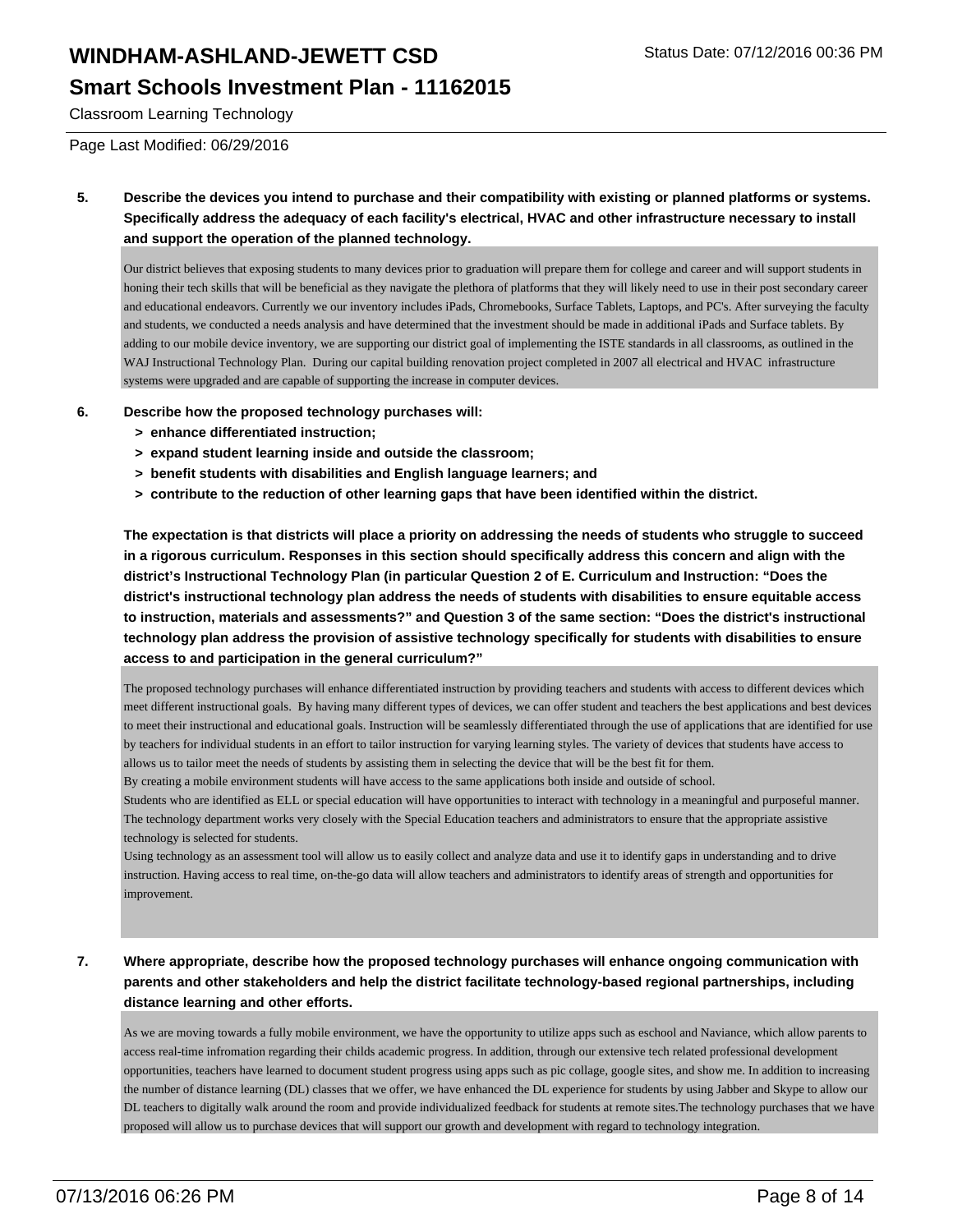#### **Smart Schools Investment Plan - 11162015**

Classroom Learning Technology

Page Last Modified: 06/29/2016

**8. Describe the district's plan to provide professional development to ensure that administrators, teachers and staff can employ the technology purchased to enhance instruction successfully.**

**Note: This response should be aligned and expanded upon in accordance with your district's response to Question 1 of F. Professional Development of your Instructional Technology Plan: "Please provide a summary of professional development offered to teachers and staff, for the time period covered by this plan, to support technology to enhance teaching and learning. Please include topics, audience and method of delivery within your summary."**

Professional development is the foundation on which our district technology plan is supported. We offer extensive professional development opportunities for teachers regularly including monthly hour long differentiated workshops that are gamified to allow teachers to track their progress towards fulfilling their professional development goals. We also offer bi-weekly mini professional development which we have coined, "Tech Bites", during which teachers are exposed to new and innovative applications that can be integrated into their classrooms. Lastly, we encourage our teachers to share their expertise with each other via twitter and share sessions. Specifically, this year we had Techapalooza 2016, where teachers formed teams and shared best practices with one another in a meaningful and purposeful way.

- **9. Districts must contact the SUNY/CUNY teacher preparation program that supplies the largest number of the district's new teachers to request advice on innovative uses and best practices at the intersection of pedagogy and educational technology.**
	- $\boxtimes$  By checking this box, you certify that you have contacted the SUNY/CUNY teacher preparation program that supplies the largest number of your new teachers to request advice on these issues.
- **10. A district whose Smart Schools Investment Plan proposes the purchase of technology devices and other hardware must account for nonpublic schools in the district.**

**Are there nonpublic schools within your school district?**

- □ Yes
- $\boxtimes$  No

**See:**

### **11. Nonpublic Classroom Technology Loan Calculator**

**The Smart Schools Bond Act provides that any Classroom Learning Technology purchases made using Smart Schools funds shall be lent, upon request, to nonpublic schools in the district. However, no school district shall be required to loan technology in amounts greater than the total obtained and spent on technology pursuant to the Smart Schools Bond Act and the value of such loan may not exceed the total of \$250 multiplied by the nonpublic school enrollment in the base year at the time of enactment.**

**http://www.p12.nysed.gov/mgtserv/smart\_schools/docs/Smart\_Schools\_Bond\_Act\_Guidance\_04.27.15\_Final.pdf.**

|                                       | 1. Classroom<br>Technology<br>Sub-allocation | 12. Public<br>l Enrollment<br>$(2014 - 15)$ | 3. Nonpublic<br>Enrollment<br>(2014-15) | l 4. Sum of<br>l Public and<br>l Nonpublic<br><b>Enrollment</b>                               | 15. Total Per<br>Pupil Sub-<br>lallocation | 6. Total<br>Nonpublic Loan<br>Amount |
|---------------------------------------|----------------------------------------------|---------------------------------------------|-----------------------------------------|-----------------------------------------------------------------------------------------------|--------------------------------------------|--------------------------------------|
| Calculated Nonpublic Loan<br>l Amount |                                              |                                             |                                         | (No Response)   (No Response)   (No Response)   (No Response)   (No Response)   (No Response) |                                            |                                      |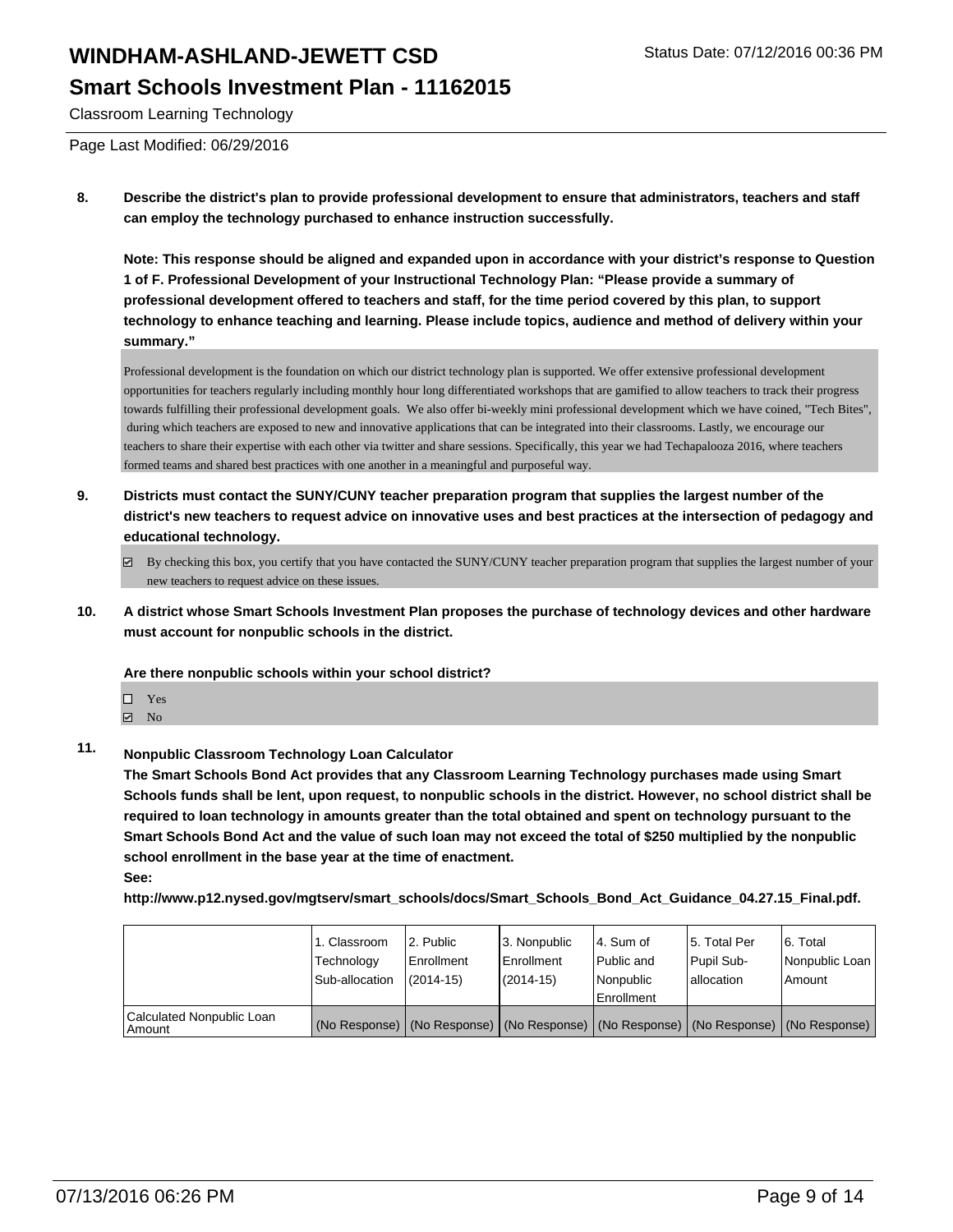#### **Smart Schools Investment Plan - 11162015**

Classroom Learning Technology

Page Last Modified: 06/29/2016

**12. To ensure the sustainability of technology purchases made with Smart Schools funds, districts must demonstrate a long-term plan to maintain and replace technology purchases supported by Smart Schools Bond Act funds. This sustainability plan shall demonstrate a district's capacity to support recurring costs of use that are ineligible for Smart Schools Bond Act funding such as device maintenance, technical support, Internet and wireless fees, maintenance of hotspots, staff professional development, building maintenance and the replacement of incidental items. Further, such a sustainability plan shall include a long-term plan for the replacement of purchased devices and equipment at the end of their useful life with other funding sources.**

By checking this box, you certify that the district has a sustainability plan as described above.

**13. Districts must ensure that devices purchased with Smart Schools Bond funds will be distributed, prepared for use, maintained and supported appropriately. Districts must maintain detailed device inventories in accordance with generally accepted accounting principles.**

 $\boxtimes$  By checking this box, you certify that the district has a distribution and inventory management plan and system in place.

**14. If you are submitting an allocation for Classroom Learning Technology complete this table. Note that the calculated Total at the bottom of the table must equal the Total allocation for this category that you entered in the SSIP Overview overall budget.**

|                         | Sub-Allocation |
|-------------------------|----------------|
| Interactive Whiteboards | $\left($       |
| Computer Servers        |                |
| Desktop Computers       | 0              |
| Laptop Computers        | 0              |
| <b>Tablet Computers</b> | 66,324         |
| Other Costs             | 3,096          |
| Totals:                 | 69,420.00      |

| Select the allowable expenditure | Item to be Purchased              | Quantity | Cost per Item | <b>Total Cost</b> |
|----------------------------------|-----------------------------------|----------|---------------|-------------------|
| type.                            |                                   |          |               |                   |
| Repeat to add another item under |                                   |          |               |                   |
| each type.                       |                                   |          |               |                   |
| <b>Tablet Computers</b>          | iPads                             | 72       | 367           | 26.424            |
| <b>Tablet Computers</b>          | Surface Pro 4 with Keyboard cover | 38       | 1,050         | 39,900            |
| <b>Other Costs</b>               | <b>iPad Covers</b>                | 72       | 43            | 3,096             |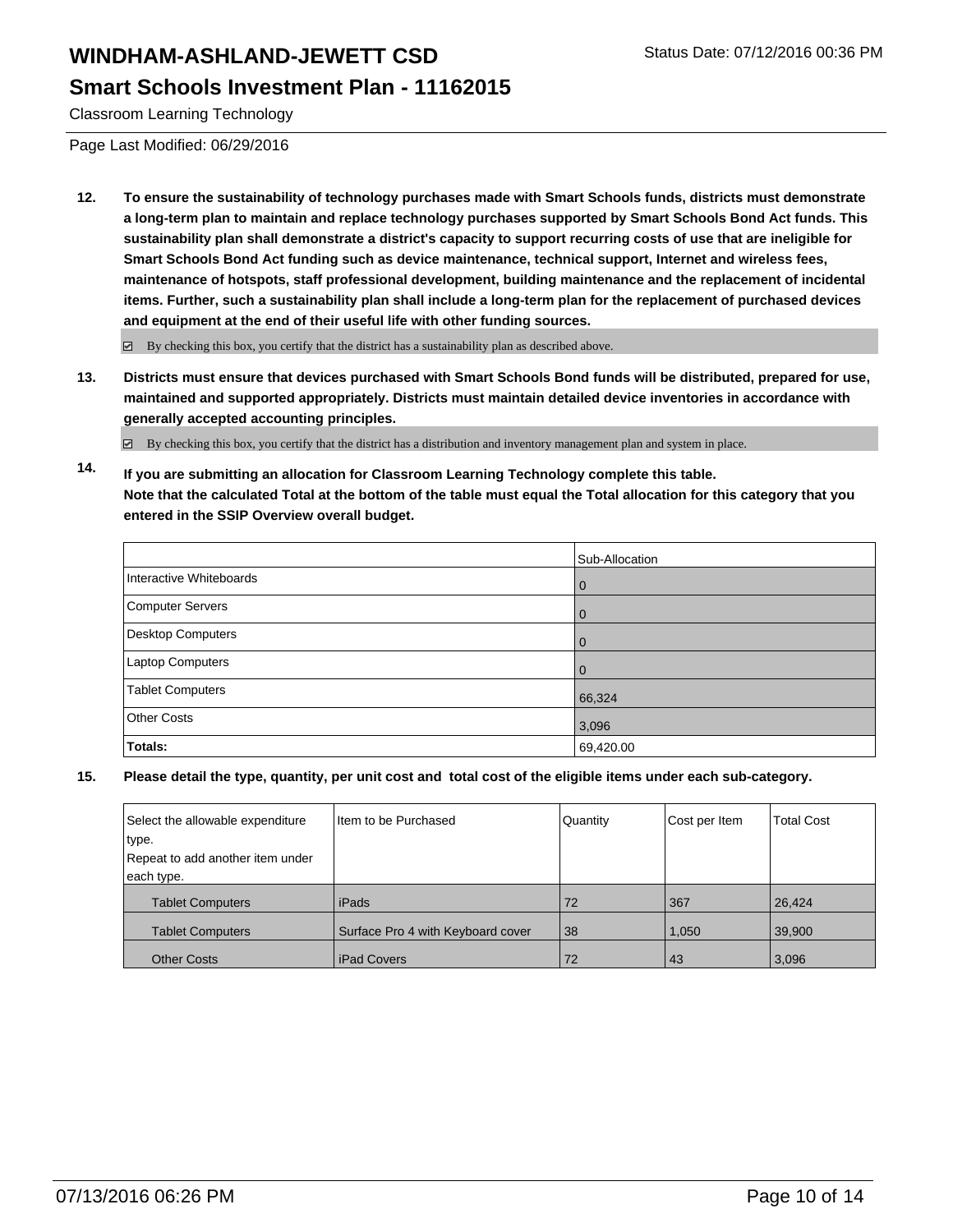#### **Smart Schools Investment Plan - 11162015**

Pre-Kindergarten Classrooms

Page Last Modified: 06/29/2016

**1. Provide information regarding how and where the district is currently serving pre-kindergarten students and justify the need for additional space with enrollment projections over 3 years.**

(No Response)

- **2. Describe the district's plan to construct, enhance or modernize education facilities to accommodate prekindergarten programs. Such plans must include:**
	- **Specific descriptions of what the district intends to do to each space;**
	- **An affirmation that pre-kindergarten classrooms will contain a minimum of 900 square feet per classroom;**
	- **The number of classrooms involved;**
	- **The approximate construction costs per classroom; and**
	- **Confirmation that the space is district-owned or has a long-term lease that exceeds the probable useful life of the improvements.**

(No Response)

**3. Smart Schools Bond Act funds may only be used for capital construction costs. Describe the type and amount of additional funds that will be required to support ineligible ongoing costs (e.g. instruction, supplies) associated with any additional pre-kindergarten classrooms that the district plans to add.**

(No Response)

**4. All plans and specifications for the erection, repair, enlargement or remodeling of school buildings in any public school district in the State must be reviewed and approved by the Commissioner. Districts that plan capital projects using their Smart Schools Bond Act funds will undergo a Preliminary Review Process by the Office of Facilities Planning.**

| <b>Project Number</b> |  |
|-----------------------|--|
| (No Response)         |  |

**5. If you have made an allocation for Pre-Kindergarten Classrooms, complete this table.**

**Note that the calculated Total at the bottom of the table must equal the Total allocation for this category that you entered in the SSIP Overview overall budget.**

|                                          | Sub-Allocation |
|------------------------------------------|----------------|
| Construct Pre-K Classrooms               |                |
| Enhance/Modernize Educational Facilities |                |
| <b>Other Costs</b>                       |                |
| <b>Totals:</b>                           |                |

| Select the allowable expenditure | ltem to be purchased | Quantity      | Cost per Item | <b>Total Cost</b> |
|----------------------------------|----------------------|---------------|---------------|-------------------|
| type.                            |                      |               |               |                   |
| Repeat to add another item under |                      |               |               |                   |
| each type.                       |                      |               |               |                   |
| (No Response)                    | (No Response)        | (No Response) | (No Response) | (No Response)     |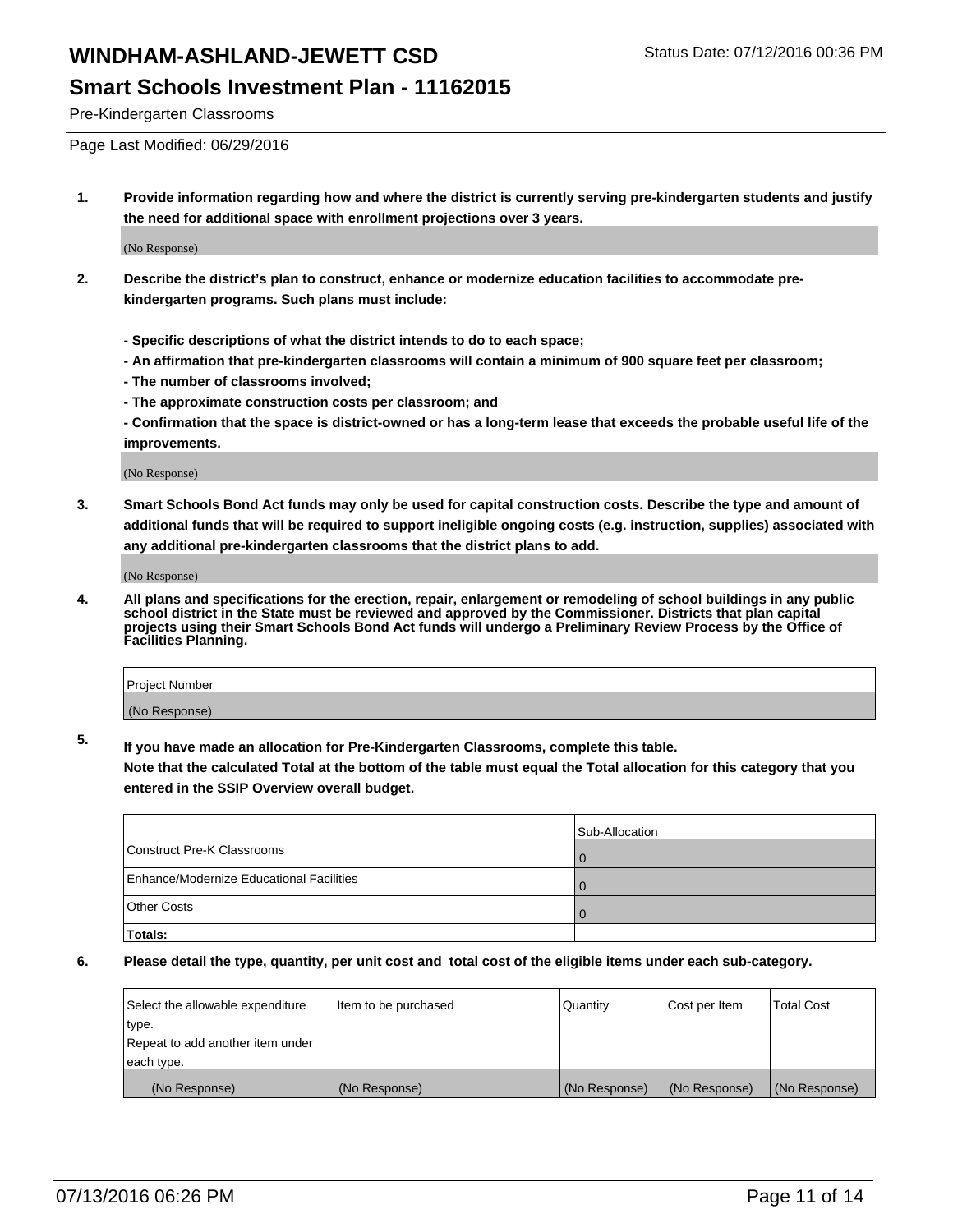#### **Smart Schools Investment Plan - 11162015**

Replace Transportable Classrooms

Page Last Modified: 06/29/2016

**1. Describe the district's plan to construct, enhance or modernize education facilities to provide high-quality instructional space by replacing transportable classrooms.**

(No Response)

**2. All plans and specifications for the erection, repair, enlargement or remodeling of school buildings in any public school district in the State must be reviewed and approved by the Commissioner. Districts that plan capital projects using their Smart Schools Bond Act funds will undergo a Preliminary Review Process by the Office of Facilities Planning.**

| <b>Project Number</b> |  |
|-----------------------|--|
| (No Response)         |  |

**3. For large projects that seek to blend Smart Schools Bond Act dollars with other funds, please note that Smart Schools Bond Act funds can be allocated on a pro rata basis depending on the number of new classrooms built that directly replace transportable classroom units.**

**If a district seeks to blend Smart Schools Bond Act dollars with other funds describe below what other funds are being used and what portion of the money will be Smart Schools Bond Act funds.**

(No Response)

**4. If you have made an allocation for Replace Transportable Classrooms, complete this table. Note that the calculated Total at the bottom of the table must equal the Total allocation for this category that you entered in the SSIP Overview overall budget.**

|                                                | Sub-Allocation |
|------------------------------------------------|----------------|
| Construct New Instructional Space              | (No Response)  |
| Enhance/Modernize Existing Instructional Space | (No Response)  |
| Other Costs                                    | (No Response)  |
| Totals:                                        |                |

| Select the allowable expenditure | Item to be purchased | Quantity      | Cost per Item | <b>Total Cost</b> |
|----------------------------------|----------------------|---------------|---------------|-------------------|
| type.                            |                      |               |               |                   |
| Repeat to add another item under |                      |               |               |                   |
| each type.                       |                      |               |               |                   |
| (No Response)                    | (No Response)        | (No Response) | (No Response) | (No Response)     |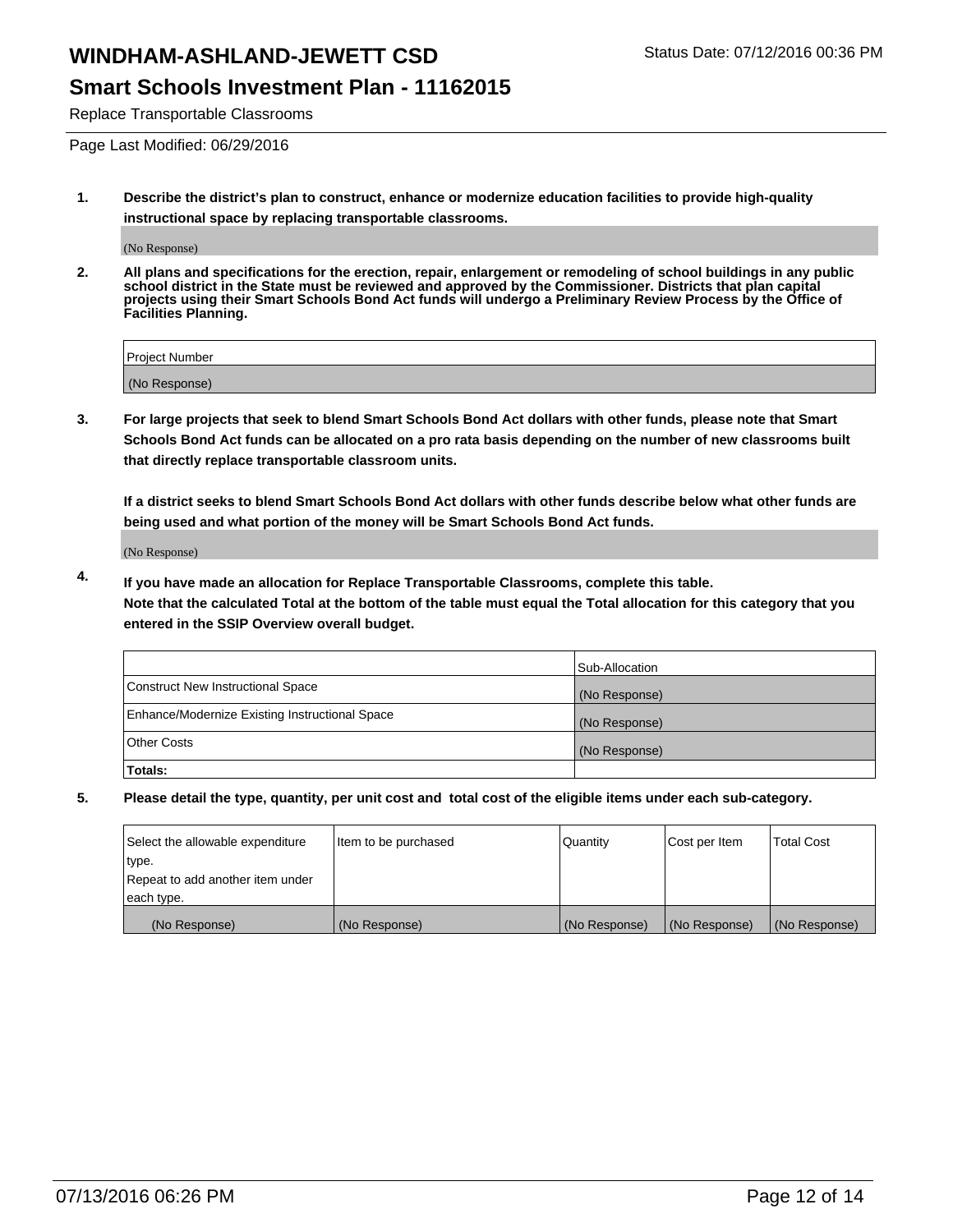### **Smart Schools Investment Plan - 11162015**

High-Tech Security Features

Page Last Modified: 06/29/2016

**1. Describe how you intend to use Smart Schools Bond Act funds to install high-tech security features in school buildings and on school campuses.**

(No Response)

**2. All plans and specifications for the erection, repair, enlargement or remodeling of school buildings in any public school district in the State must be reviewed and approved by the Commissioner. Districts that plan capital projects using their Smart Schools Bond Act funds will undergo a Preliminary Review Process by the Office of Facilities Planning.** 

| Project Number |  |
|----------------|--|
| (No Response)  |  |

**3. Was your project deemed eligible for streamlined Review?**

| П | Yes |  |
|---|-----|--|
| П | Nο  |  |

**4. Include the name and license number of the architect or engineer of record.**

| Name          | License Number |
|---------------|----------------|
| (No Response) | (No Response)  |

**5. If you have made an allocation for High-Tech Security Features, complete this table.**

**Note that the calculated Total at the bottom of the table must equal the Total allocation for this category that you entered in the SSIP Overview overall budget.**

|                                                      | Sub-Allocation |
|------------------------------------------------------|----------------|
| Capital-Intensive Security Project (Standard Review) | (No Response)  |
| <b>Electronic Security System</b>                    | (No Response)  |
| <b>Entry Control System</b>                          | (No Response)  |
| Approved Door Hardening Project                      | (No Response)  |
| <b>Other Costs</b>                                   | (No Response)  |
| Totals:                                              |                |

| Select the allowable expenditure | litem to be purchased | Quantity      | Cost per Item | <b>Total Cost</b> |
|----------------------------------|-----------------------|---------------|---------------|-------------------|
| type.                            |                       |               |               |                   |
| Repeat to add another item under |                       |               |               |                   |
| each type.                       |                       |               |               |                   |
| (No Response)                    | (No Response)         | (No Response) | (No Response) | (No Response)     |